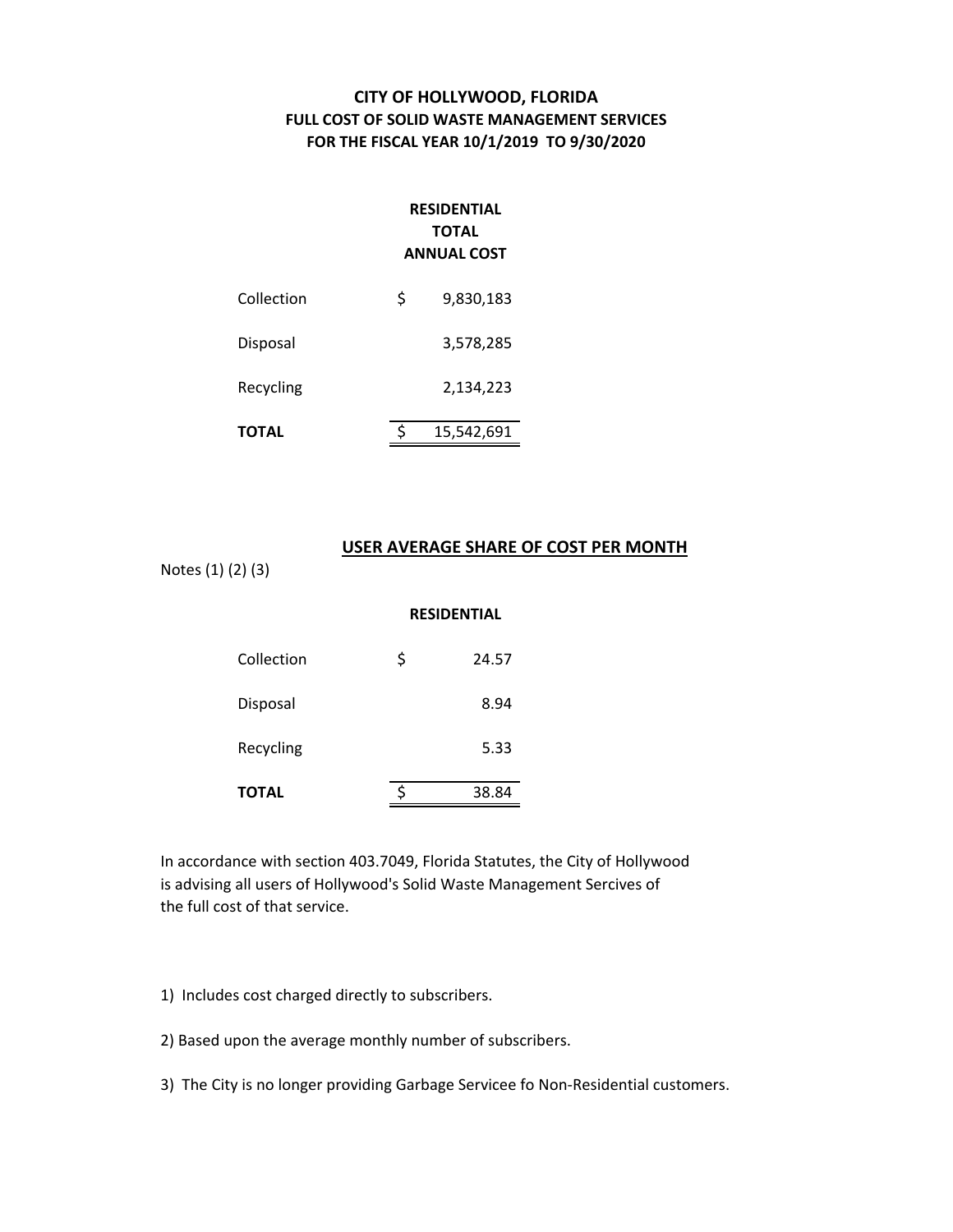#### **SOLID WASTE FULL COST INFORMATION FOR HOLLYWOOD'S NEWSLETTER SANITATION EXPENSES FOR YEAR ENDED September 30, 2020**

|                   | <b>SANITATION</b><br><b>STATEMENT</b><br><b>REPORTS</b> | <b>ADMINISTRATIVE</b><br><b>SERVICES</b> | <b>TOTAL</b> | <b>RESIDENTIAL</b><br>100.00% |
|-------------------|---------------------------------------------------------|------------------------------------------|--------------|-------------------------------|
| <b>COLLECTION</b> | 9,336,019                                               | 494,164                                  | 9,830,183    | 9,830,183                     |
| DISPOSAL (A)      | 3,397,876                                               | 180,409                                  | 3,578,285    | 3,578,285                     |
| RECYCLING (B)     | 2,024,409                                               | 109,814                                  | 2,134,223    | 2,134,223                     |
| <b>TOTAL</b>      | 14,758,304                                              | 784,387                                  | 15,542,691   | 15,542,691                    |

| AVERAGE MONTHLY CUSTOMERS FOR COLLECTION & DISPOSAL<br>AVERAGE MONTHLY CUSTOMERS FOR RECYCLING   |                   |                                                    | 33,346<br>34,659                     |
|--------------------------------------------------------------------------------------------------|-------------------|----------------------------------------------------|--------------------------------------|
|                                                                                                  | <b>COLLECTION</b> | <b>ANNUAL</b><br><b>MONTHLY</b>                    | 294.79<br>24.57                      |
|                                                                                                  | <b>DISPOSAL</b>   | <b>ANNUAL</b><br><b>MONTHLY</b>                    | 107.31<br>8.94                       |
|                                                                                                  | <b>RECYCLING</b>  | <b>ANNUAL</b><br><b>MONTHLY</b>                    | 64.00<br>5.33                        |
|                                                                                                  | <b>TOTAL</b>      | ANNUAL<br><b>MONTHLY</b>                           | 466.10<br>38.84                      |
| (A) TOTAL OF WASTE DISPOSAL ACCOUNTS                                                             |                   | 445.520101.53400.543600<br>445.520101.53400.543610 | 874,377<br>2,523,499<br>3,397,876    |
| (B) TOTAL RECYCLING COSTS                                                                        |                   |                                                    | 1,575,214                            |
|                                                                                                  |                   | 445.520102.53400.534980                            | 449,195<br>2,024,409                 |
| TOTAL WASTE DISPOSAL & RECYCLING<br>PER SANITATION STATEMENT REPORTS<br>DIFFERENCE IS COLLECTION |                   |                                                    | 5,422,285<br>14,758,304<br>9,336,019 |

(B) RECYCLING COSTS ARE 100% RESIDNTIAL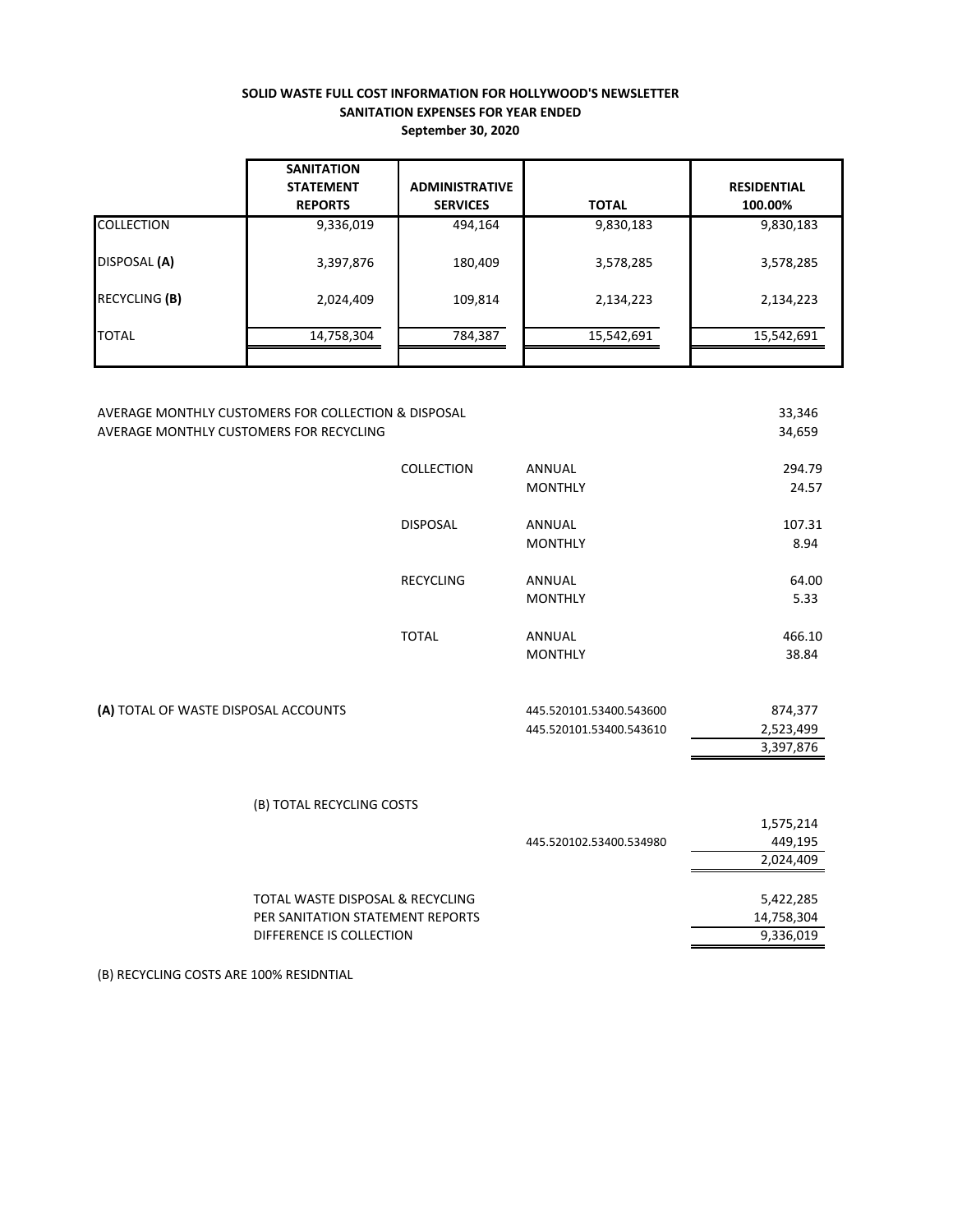## **CITY OF HOLLYWOOD, FLORIDA SANITATION BILLING AND COLLECTION FOR FY ENDED September 30, 2020**

### **ADMINISTRATIVE SERVICES:**

|                   |              |         | Percentage of |
|-------------------|--------------|---------|---------------|
|                   |              |         | Cost          |
|                   |              |         | Reported      |
| <b>COLLECTION</b> |              | 494,164 | 63%           |
| <b>DISPOSAL</b>   |              | 180,409 | 23%           |
| <b>RECYCLING</b>  |              | 109,814 | 14%           |
|                   | <b>TOTAL</b> | 784,387 | 100%          |

### **RESIDENTIAL & NON‐RESIDENTIAL CUSTOMERS CALCULATION:**

|  | MONTHLY CUSTOMERS BILLED |  |
|--|--------------------------|--|
|--|--------------------------|--|

| PERIOD | RESIDENTIAL |
|--------|-------------|
| FY 20  | 33,346      |

#### **AVERAGE BILLING BY CUSTOMER TYPE:**

| <b>REVENUE BILLED</b> |  |
|-----------------------|--|
|-----------------------|--|

| <b>PERIOD</b> | RESIDENTIAL |
|---------------|-------------|
|               |             |

FY 20 15,675,693